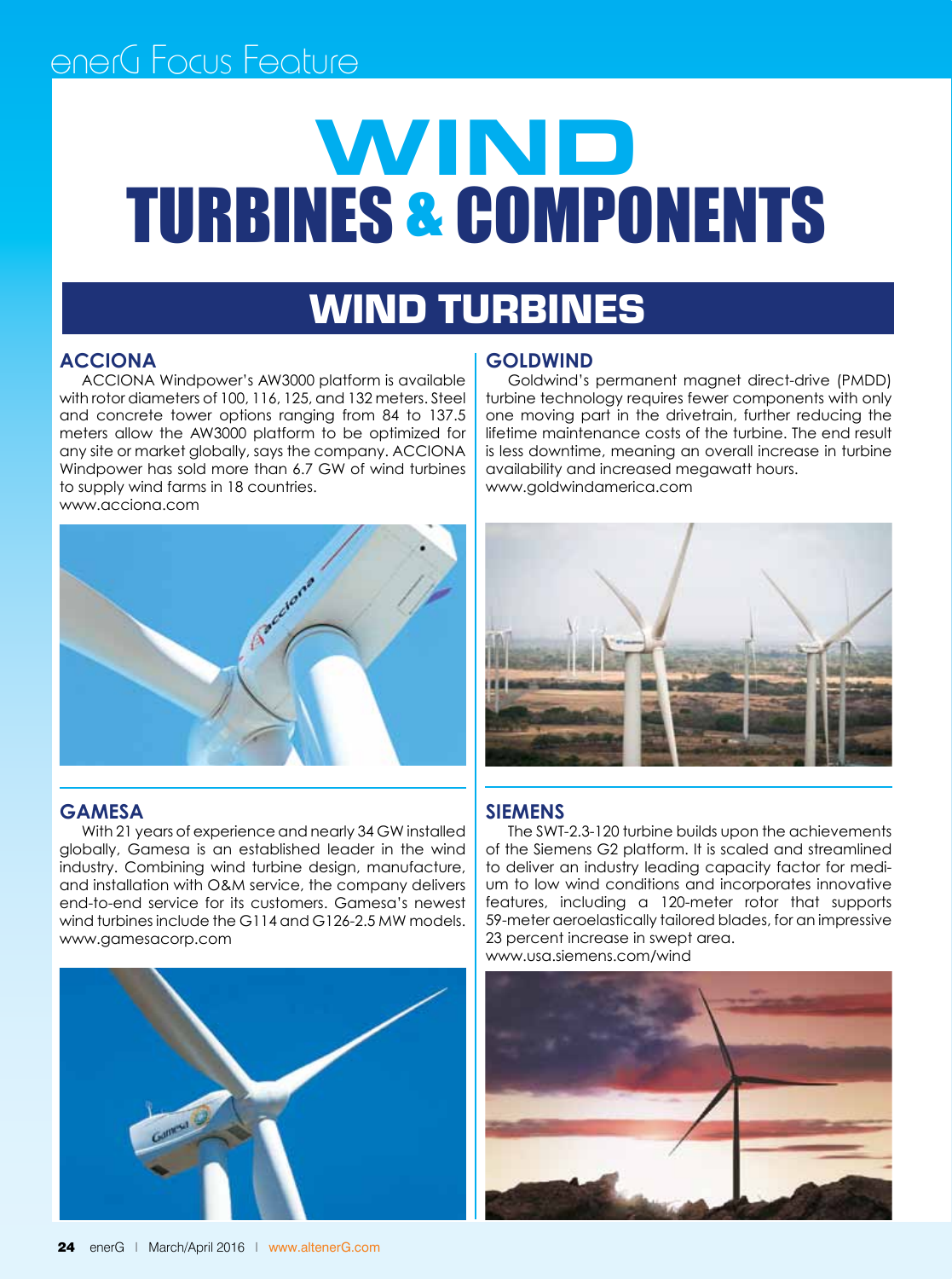#### **Suzlon**

Part of Suzlon's 2.1-MW platform, the S111 and S97 wind turbines are known for doing more with less, says the company. Suzlon's S97-2.1 MW is the world's tallest all-steel hybrid tower wind turbine with a hub height of 120 meters above ground level. The S97 prototype has achieved a 35 percent plant load factor (PLF) over 12 months, higher than the average by 10 percent, says Suzlon. The S111-90 meter tubular WTG has a swept area of over 9,500 square meters. Both turbines help reduce the levelized cost of energy (LCOE) and make low wind regime sites viable. www.suzlon.com



#### **Vestas**

With more than 56,000 wind turbines delivered, Vestas continues to advance turbine technology, driving profitability, optimal performance, and lower LCOE. Vestas has delivered 75 GW of wind energy in 75 countries, over multiple trusted platforms that provide industryleading reliability, serviceability, and availability. With 50 GW under service, Vestas is a world leader in wind energy, it says.

www.vestas.com



## WIND components

#### **Antaira Technologies**

Antaira Technologies, a leading developer and manufacturer of industrial device networking and communication product solutions for harsh environments, features the LMX-0804G-SFP, an 8-port industrial gigabit managed Ethernet switch

designed with four 10/100/ 1000Tx RJ45 ports and four 100/1000 dual rate SFP slots for flexible fiber transmissions, so turbines can communicate over widely dispersed wind farm networks. Four built-in fiber ports allow for redundancy and failover via ring topologies, making them ideal for wind farm environments in which downtime cannot be afforded. www.antaira.com



#### **BURNDY**

The BURNDY BREAK-AWAY HYLUG is said to provide maximum field flexibility by allowing the installer (using the BREAK-AWAY feature) to easily convert a two-hole terminal to a one-hole terminal to best suit the specific application. They are rated to 90 degrees C, 600 volts to 35kV. With a slotted second stud, the BREAK-AWAY line of terminals can conform to various bus bar dimensions.

www.burndy.com



*to page 26*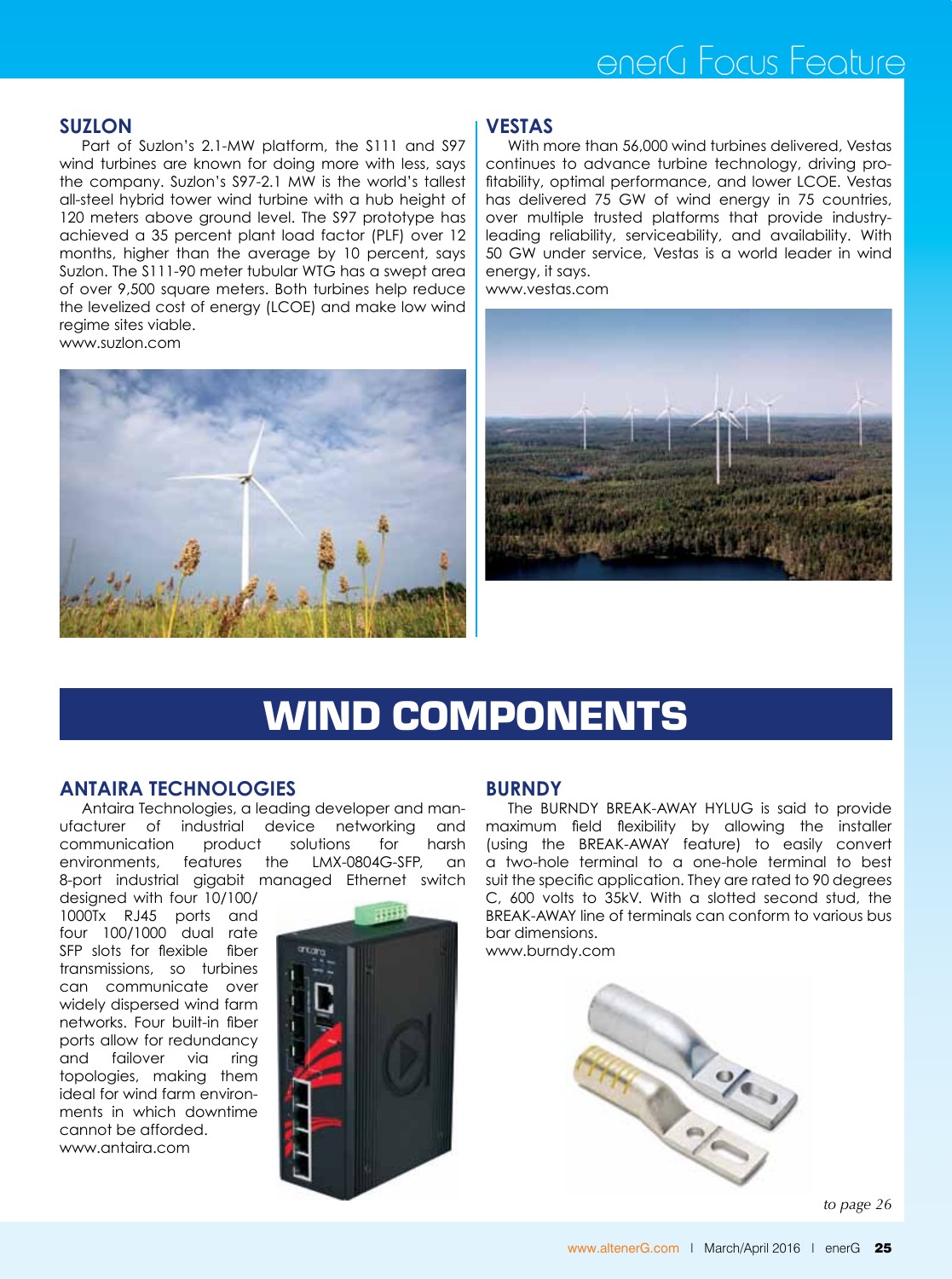*from page 25*

#### **Cameron Wire & Cable**

Cameron Wire & Cable is a leading wind industry resource for durable high-performance cables, cable kits, custom hardware packages, and cable assemblies. The company works in partnership with customers to help maximize productivity and profitability through innovative cable solutions and services.

www.cameronwire.com



#### **General Cable**

General Cable provides a broad range of traditional and next-generation renewable energy products for the terrestrial and offshore wind markets, from the nacelle and tower of the wind turbine to the step-up transformer and the collection system; from the substation to the power grid. www.generalcable.com



#### **HELUKABEL**

There are 8,000 different components in a wind turbine, but only one connects, transmits, and controls the entire platform—electrical cable. With as many as 50 different cable constructions within a system, proper selection of HELUWIND cable plays a critical role in overall wind power generation, says the company. www.helukabel.com



#### **HYDAC**

HYDAC offers customers a complete line of products for their wind turbine needs including contamination, pressure, and temperature sensors, gearbox lube system filters, accumulators, offline filters including skids and carts, cable clamps, and replacement filter elements for all major wind turbine brands. www.hydac-na.com



#### **LM Wind Power**

LM Wind Power is the world's leading independent supplier of wind turbine blades, according to the company. Since 1978, the company has produced more than 175,000 blades ranging from five to 73.5 meters. Respected for their superior design and technology, LM Wind Power blades power almost one in four turbines in the world.

www.lmwindpower.com



#### **Mankiewicz Coatings**

Mankiewicz is a leading manufacturer of coatings for a wide range of industrial applications. ALEXIT BladeRep 2-component, polyurethane-based products for wind turbine blades are designed for long-term protection against extreme environmental stress. BladeRep has been successfully tested under real market conditions and fulfilled requirements of the wind industry for more than 10 years.

www.mankiewicz.com

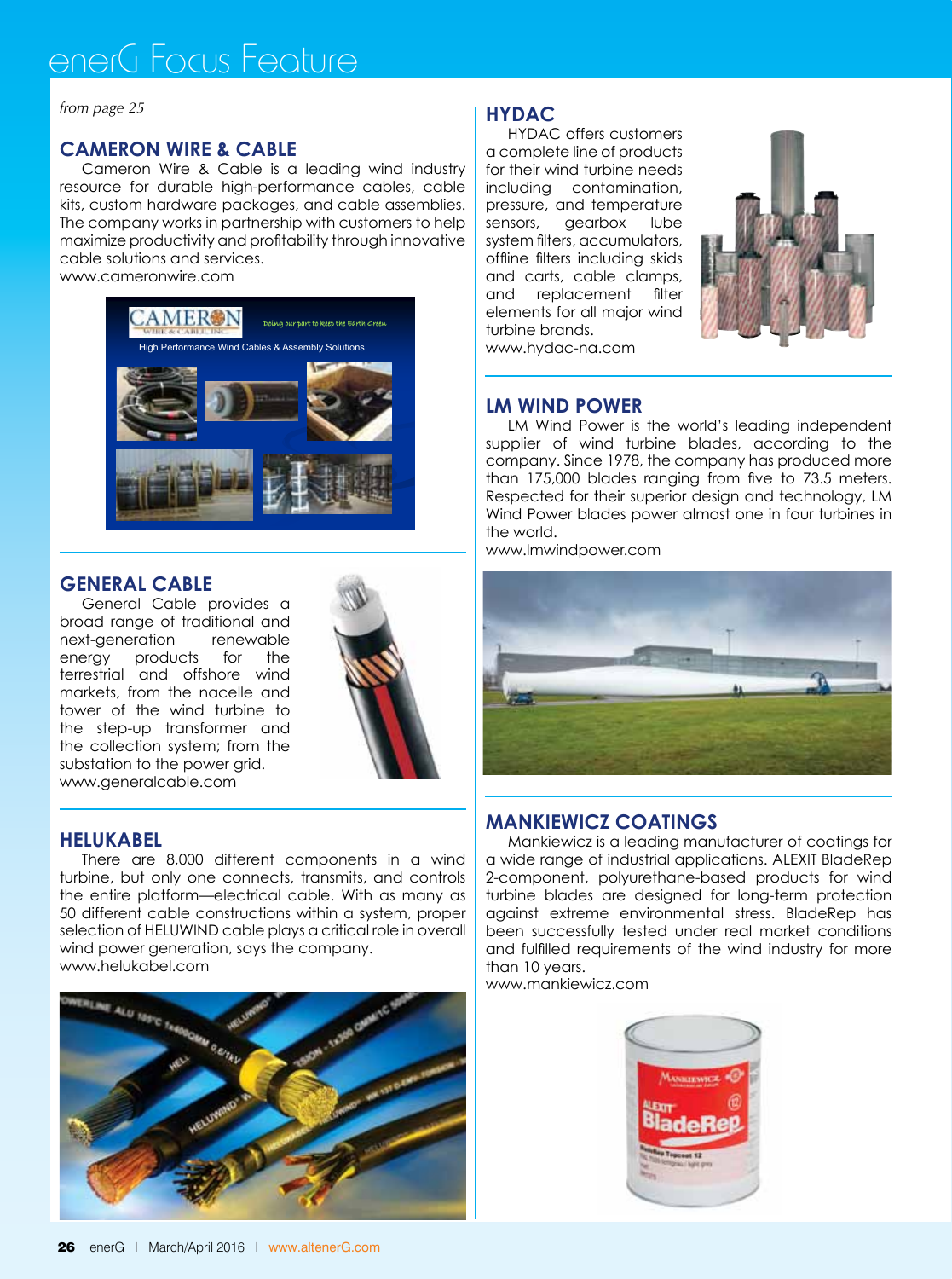#### **Midpoint Bearing**

Midpoint Bearing provides off-the-shelf solutions for wind turbine gearbox, generator, and main shaft applications. With one of the largest turbine related inventories in the U.S., the company is able to fill customer needs in a timely manner.

www.midpointbearing.com



#### **Phoenix Contact**

Phoenix Contact's new TC mGuard devices leverage cellular networks, such as Verizon and AT&T, to provide secure remote communications wherever a wired connection is not possible. The TC mGuard meets the demand for remote maintenance and secure supervisory control and data acquisition (SCADA), two growing needs in today's connected wind farms. For remote mainte-

nance and support, the TC mGuard connects through Phoenix Contact's free mGuard Secure Cloud service. This gives turbine manufacturers access to service their equipment easily and helps avoid heavy travel expenses.



www.phoenixcontact.com/mguard

#### **SIBA Fuses**

SIBA has a new patented specific melting element with fast acting striker system and thermal limiter,

with "SSK" fuse technology allowing for protection of transformers used in wind applications utilizing disconnect switch replacing circuit breakers. SIBA specifically developed simple mounting "SSK" fuses with low minimum breaking current and higher interrupting current ratings that limit arc energy, reduce short circuit currents, and lower power losses. www.siba-fuses.us



#### **SKF**

SKF has introduced HRS seals, made especially for the harsh conditions that wind turbines endure. Made from G-ECOPUR material, providing extended service life, their high performance profile features axial grooves to improve static sealing, while a flexible sealing lip design helps cope with misalignments. Singlepacked split seals are available for easy up-tower use. www.skf.com



#### ٦ **Southwire**

Southwire can provide the cable needs for wind farm installations, from the tower to the grid. The company says it has set the industry standard for flexible DLO cable, WTTC, Aluminum Downtowner, and Medium Voltage Cables. The company's cable is used in some of the world's largest wind farm installations. Southwire has specialized support from an engineering perspective to assist customers with all their wind farm cable needs. www.southwire.com



#### **TE Connectivity**

TE Connectivity (TE) provides terminating solutions for MV power cables in the nacelle: MV 3C flex cables connect transformers to disconnect-switches. These electrically self-contained cables, when broken out into single conductors, must be metallically shielded to eliminate the risk of touch potential. They are stress controlled, sealed from moisture, and mechanically protected. www.te.com/energy



*to page 28*